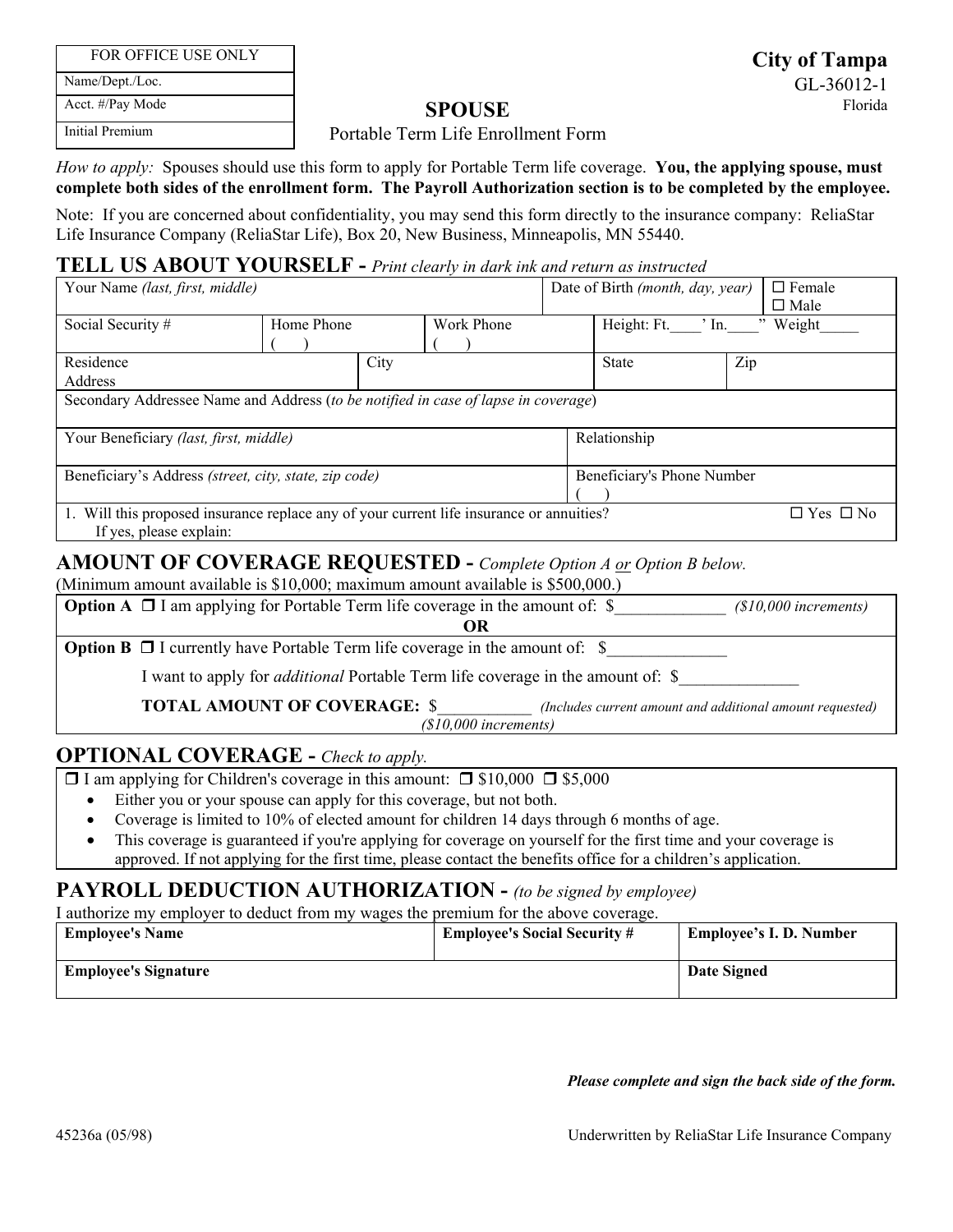# **PROVIDE US WITH THIS HEALTH INFORMATION**

| a.             | Have you, for any condition during the past 12 months, consulted a physician, received surgical or<br>medical care, or taken prescribed medication?                                                                                                                                           |  |
|----------------|-----------------------------------------------------------------------------------------------------------------------------------------------------------------------------------------------------------------------------------------------------------------------------------------------|--|
| $\mathbf{b}$ . | Have you ever been diagnosed by a member of the medical profession as having Acquired Immune<br>Deficiency Syndrome (AIDS), AIDS Related Complex (ARC), or tested positive for the antibodies<br>to the HIV virus?                                                                            |  |
| $c_{\cdot}$    | Have you ever had, or been treated for nervous, brain or lung disorders, asthma, heart disease or<br>murmur, high blood pressure, ulcers, cancer, diabetes, arthritis, liver, kidney or intestinal disease,<br>high cholesterol or triglycerides, severe injury or other disease or disorder? |  |
| d.             | Have you ever sought help or received counseling or treatment for anxiety/depression, alcohol or<br>drug use, or are you currently using illegal drugs?                                                                                                                                       |  |
| e.             | Have you ever applied for insurance that was declined, postponed or modified in any way?                                                                                                                                                                                                      |  |

### *If you answered "yes" to any of the questions above, please give full details below. Attach additional sheets if needed.*

| Nature of Illness, Injury or Operation | $Date(s)$ of | Remaining Effects | Name and Address of   |
|----------------------------------------|--------------|-------------------|-----------------------|
|                                        | Treatment    |                   | Doctors and Hospitals |
|                                        |              |                   |                       |
|                                        |              |                   |                       |
|                                        |              |                   |                       |
|                                        |              |                   |                       |
|                                        |              |                   |                       |
|                                        |              |                   |                       |

# **READ THIS INFORMATION CAREFULLY, THEN SIGN AND DATE BELOW**

- To the best of my knowledge and belief, the information I've provided on this form is complete and correct.
- **Any person who knowingly and with intent to injure, defraud, or deceive any insurer files a statement of claim or an application containing any false, incomplete, or misleading information is guilty of a felony of the third degree.**
- I understand and agree that no coverage shall take effect unless this application is approved by ReliaStar Life.
- I understand my coverage begins on the "effective date" assigned by ReliaStar Life, provided on that date I am able to carry on all the normal and customary activities of a person of like age and sex who is in good health.

#### **Authorization and Acknowledgment:**

 medical care, psychiatric or psychological care or examination, surgery or any non-medical information as they apply to any person For underwriting and claim purposes, I give my permission to: Any physician or other medical practitioner, hospital, clinic, other medical or medically related facility, insurance or reinsurance company, Medical Information Bureau, Inc.(MIB), employer or any other organization to give ReliaStar Life Insurance Company (ReliaStar Life), or its authorized representative (including any consumer reporting agency) acting on its behalf, ALL INFORMATION on my behalf (except as limited below), including findings on who is to be covered. I give my permission to ReliaStar Life to get consumer or investigative consumer reports about the same persons.

 drug abuse information, may be protected by Federal Regulations -- 42 CFR Part 2. I may revoke this authorization as it applies to any information protected by 42 CFR Part 2 at any time, but not to the extent action has been taken in reliance on it. I give my permission to ReliaStar Life to get any and all such information for the purposes described in this form. I specifically consent to the redisclosure of such information as set forth in this form. I know that my medical records, including any alcohol or

 I understand all or part of the information obtained by this authorization may be communicated between ReliaStar Life and its contractor who processes transactions that concern any coverage I may have requested or have with ReliaStar Life or its affiliates. affiliates and may be sent to MIB. This information may be made available to any ReliaStar Life affiliate, reinsurer, employee, or

 provided on a form that states the new use of the information or why another party needs it. I understand that my additional written consent will be required before any information described above is given, sold, transferred, or, in any way, relayed to another party not previously specified (unless otherwise provided by law). My additional consent must be

 incontestability clause, this form will be valid for 24 months from the date shown below. I know that I have the right to get a copy of this form. A photocopy of this form will be as valid as the original. As it relates to the

#### I acknowledge that I have been given ReliaStar Life's Consumer Privacy Notice.

**Applying Spouse's Signature: Date Signed:** 

Agent's Signature Agent's Name (printed or typed) Florida License I.D. Number